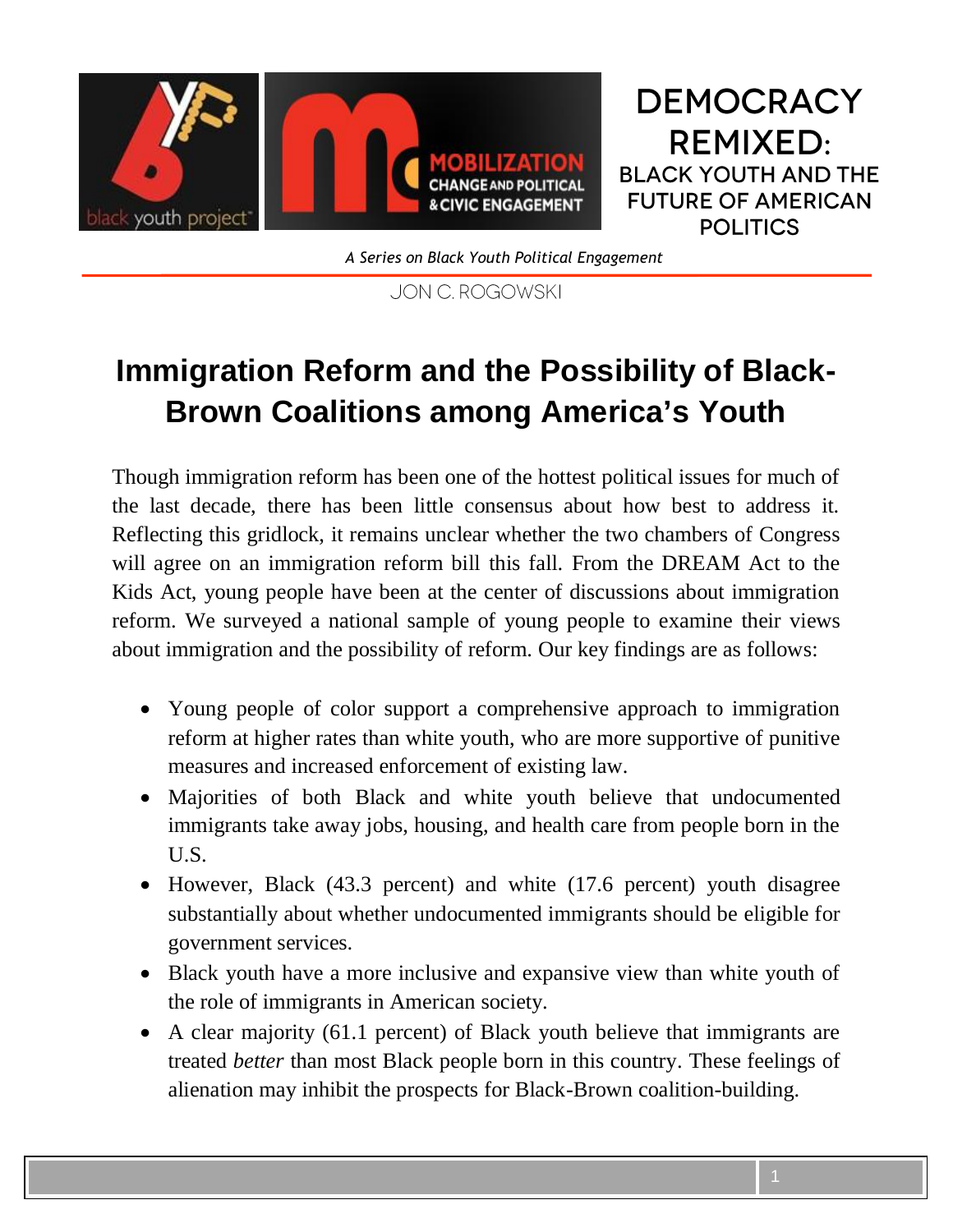# **Immigration Reform and Public Opinion among America's Youth**

Policymakers have discussed a wide range of proposals to reform America's immigration system. In June, the U.S. Senate passed a comprehensive immigration reform bill that contains a variety of these provisions. In particular, this bill (S. 744) includes provisions to increase border security, requires businesses to verify the legal status of employees, and creates a path to citizenship for undocumented immigrants currently living in the U.S. who meet certain requirements. The bill also includes provisions from the so-called DREAM Act, which would allow undocumented immigrants brought to the U.S. as children to apply for citizenship if they complete high school and attend college or accrue military service. Though this bill easily passed the Senate with 68 votes, as Congress went to recess earlier in August the bill's future in the House of Representatives seemed uncertain at best.

Though young people in general grant substantial support to each of these provisions, there is substantial variation across racial groups. In particular, Black and Latino youth demonstrate greater support for comprehensive approaches to reforming the current immigration reform, while white youth tend to favor more punitive and law-and-order approaches. For instance, Black (77.5 percent) and Latino (89.4 percent) youth support a path to citizenship at much higher rates than white youth (67.1 percent). Large majorities of Black (69.1 percent) and Latino (86.8 percent) youth also support granting citizenship to undocumented immigrants who were brought to the U.S. as children, though white youth (53.3 percent) are much less supportive. Black (73.7 percent) and Latino (85.8 percent) youth also express greater support than white youth (64.5 percent) for extending citizenship to undocumented immigrants who serve in the U.S. military. Moreover, Black (62.2 percent) and Latino (87.9 percent) youth also support the expansion of guest worker programs at higher rates than white youth (59.9 percent).

In contrast, white (88.0 percent) youth support requiring businesses to verify the legal status of new employees at higher rates than both Black (80.9 percent) and Latino youth. White (67.2 percent) youth also support increasing border security at higher rates than both Black (64.5 percent) and Latino youth (57.3 percent). Furthermore, white (58.7 percent) youth support the deportation of undocumented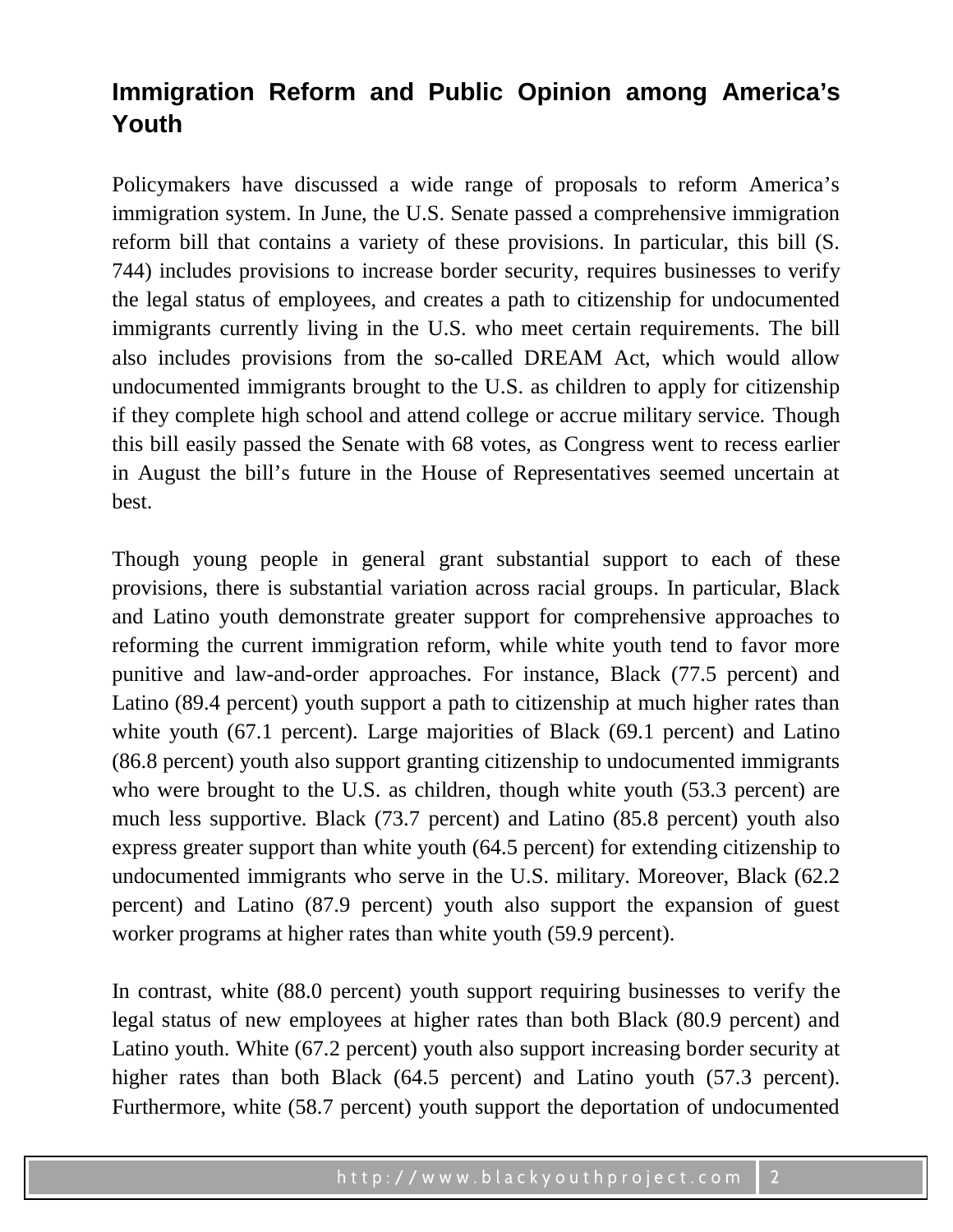immigrants currently living in the U.S. illegally at higher rates than both Black (52.0 percent) and Latino (27.1 percent) youth.

| Table 1: Support for Immigration Measures among Youth (Ages 18-29) |               |               |                |      |
|--------------------------------------------------------------------|---------------|---------------|----------------|------|
| <b>Proposal</b>                                                    | <b>Blacks</b> | <b>Whites</b> | <b>Latinos</b> | All  |
|                                                                    | (%)           | (%)           | (%)            | (%)  |
| Require employers to verify that all new                           | 80.9          | 88.0          | 64.2           | 77.9 |
| hires are living in the U.S. legally.                              |               |               |                |      |
| Creating a path to citizenship in which law-                       | 77.5          | 67.1          | 89.4           | 77.8 |
| abiding immigrants currently living in this                        |               |               |                |      |
| country illegally are allowed to eventually                        |               |               |                |      |
| apply for citizenship.                                             |               |               |                |      |
| Increase government spending on security                           | 64.5          | 67.2          | 57.3           | 63.1 |
| measures and enforcement at U.S. borders.                          |               |               |                |      |
| Allow undocumented immigrants brought to                           | 69.1          | 53.3          | 86.8           | 69.5 |
| the U.S. as children to gain citizenship when                      |               |               |                |      |
| they receive a degree from a U.S. college or                       |               |               |                |      |
| university.                                                        |               |               |                |      |
| Grant citizenship to undocumented                                  | 73.7          | 64.5          | 85.8           | 74.5 |
| immigrants who serve in the U.S. military.                         |               |               |                |      |
| Expand guest worker programs that would                            | 62.2          | 59.9          | 87.9           | 69.8 |
| give a temporary visa to non-citizens who                          |               |               |                |      |
| want to work legally in the United States.                         |               |               |                |      |
| Identify and deport all immigrants currently                       | 52.0          | 58.7          | 27.1           | 46.1 |
| living in this country illegally.                                  |               |               |                |      |
|                                                                    |               |               |                |      |

**Table 1: Support for Immigration Measures among Youth (Ages 18-29)**

Source: Black Youth Project Quarterly Survey, April/May 2013.

#### **Youth and the Political Economy of Immigration**

Opponents of immigration reform often argue that undocumented immigrants take away jobs and other economic opportunities from native-born citizens. Opponents also frequently argue that undocumented immigrants exact huge costs on the taxpayers by using government services such as health care and welfare.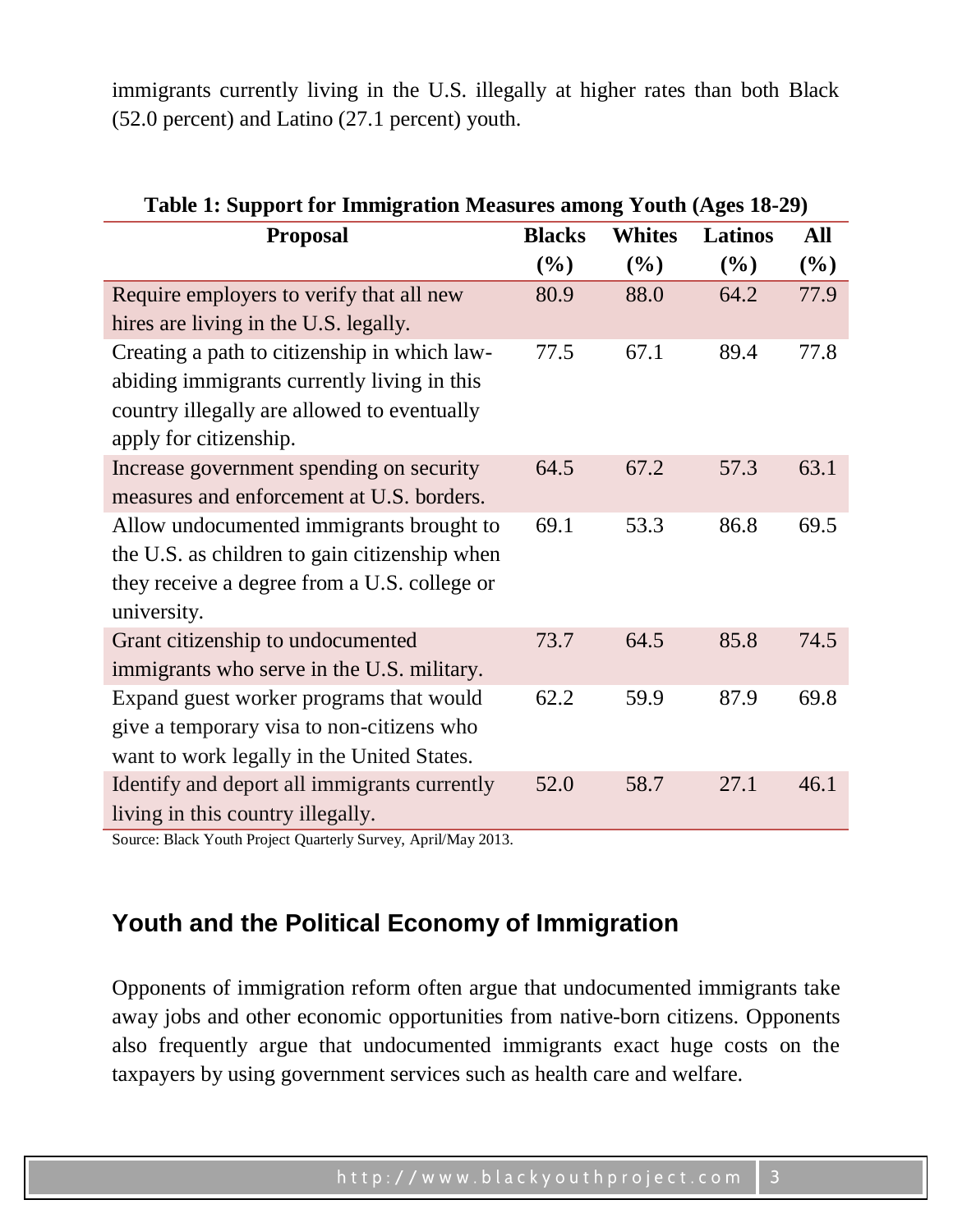We find that these arguments about the economic impact of immigrants also characterize the way young people think about this issue. As Figure 1 below shows, nearly sixty percent of both Black (56.1 percent) and white (59.0 percent) youth believe that immigrants take away jobs, housing, and health care from people born in the U.S. Only a third (33.4 percent) of Latino youth shared this view.

Just as white youth supported more punitive measures to fix America's immigration system, white youth also oppose extending government benefits, including welfare, Medicaid, and food stamps, to immigrants before they become citizens. Only 17.6 percent of white youth believe immigrants should be eligible for these benefits prior to becoming citizens, compared with 42.3 percent of Black youth and 49.1 percent of Latino youth. It appears clear that young people, especially white youth, support the idea that immigrants exact a heavy toll on the U.S. taxpayer and threaten the economic well-being of native-born citizens.





Source: Black Youth Project Quarterly Survey, April/May 2013.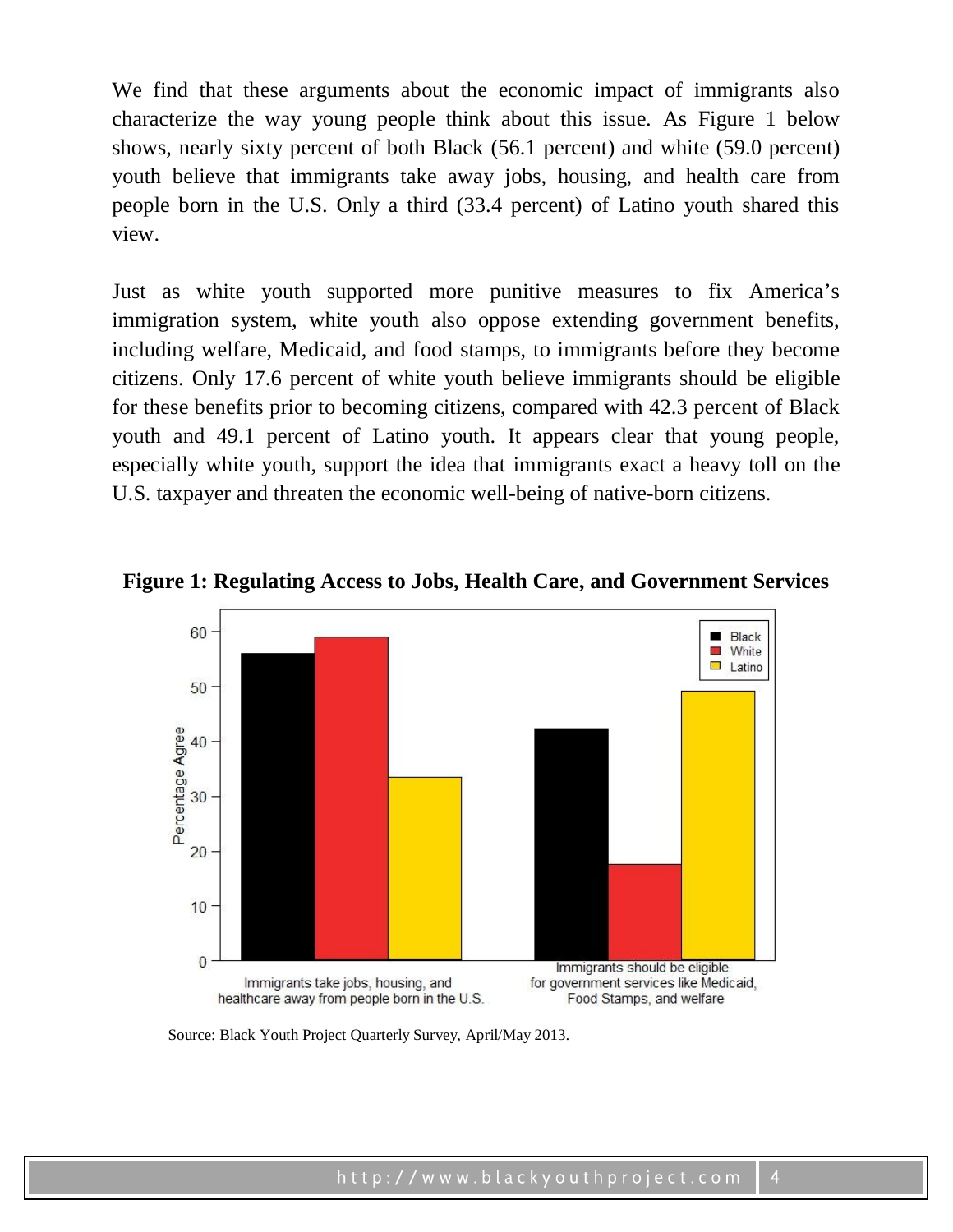### **The Political-Cultural Impact of Immigration**

Perhaps part-cause and part-consequence of their views about immigrants and the economy, young people have varying levels of ambivalence about the effect of immigrants on American society and culture. Nearly three-quarters (73.9 percent) of Latino youth believe that immigrants are changing the American way of life for the better. But Black and white youth are much less sanguine about the effect of immigration. Slightly more than half (55.8 percent) of Black youth, and just 44.1 percent of white youth, agree that immigrants are changing the American way of life for the better.

Immigration also raises questions about the established racial order in the United States. We asked young people to compare the ways immigrants are treated to the ways Black people born in this country are treated. The results are again polarized by racial group. More than sixty (61.1) percent of Black youth responded that most immigrants are treated *better* than most Black people born in this country. In contrast, less than a quarter (24.2 percent) of Latino youth agreed. Nearly forty (39.8) percent of white youth replied that immigrants are treated better than nativeborn Black people.

In fact, these figures have increasingly polarized over the course of the Obama administration. Four years ago, in early 2009, 54.5 percent of Black youth between 18 and 29 years of age believed that immigrants are treated better than most Black people born in this country, compared with 20.3 percent of white youth and 20.4 percent of Latino youth. These data clearly indicate a growing racial divide in young people's perceptions of the racial order and how immigrants fit into it.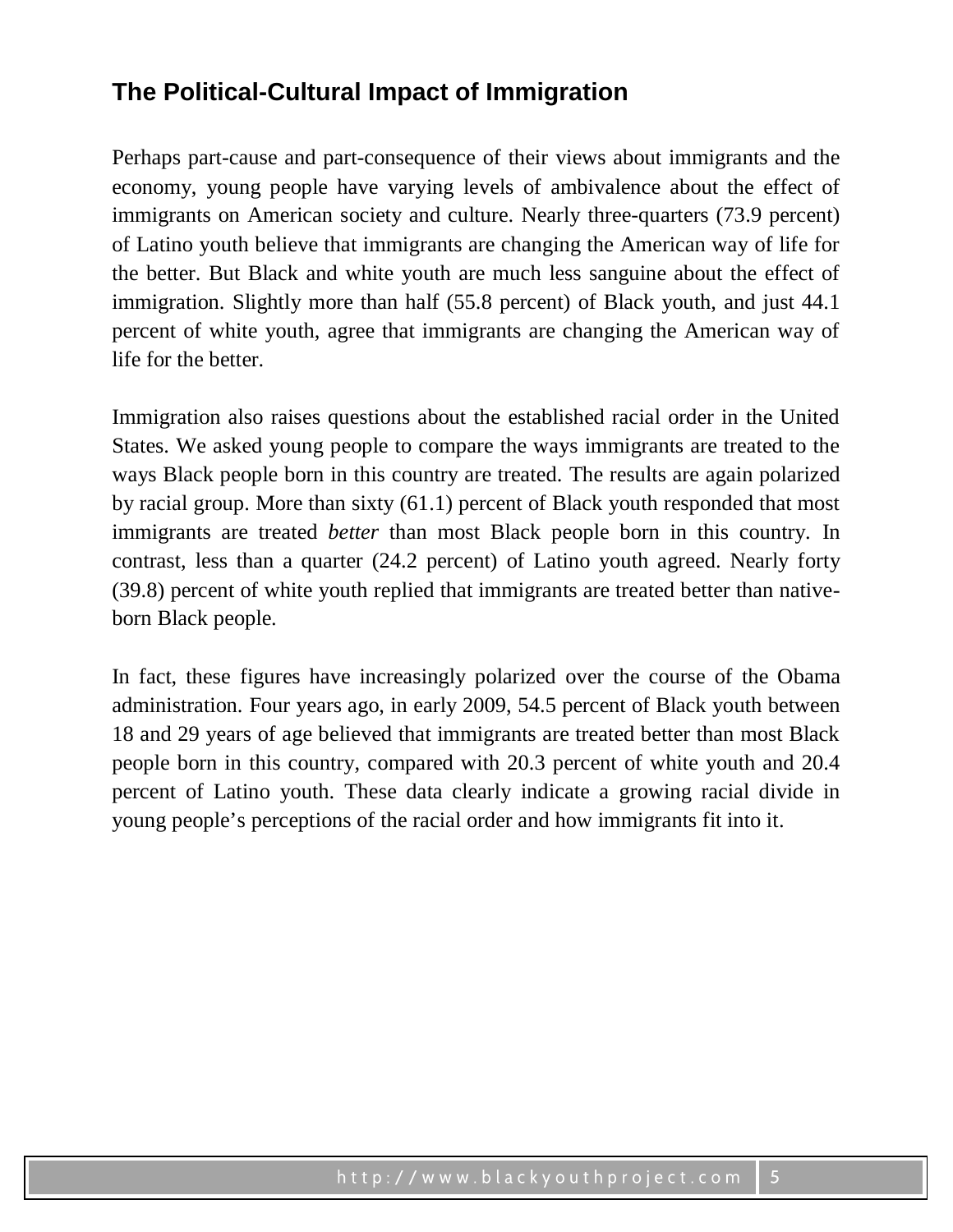**Figure 2: Youth Beliefs about the Cultural Impact of Immigration**



Source: Black Youth Project Quarterly Survey, April/May 2013.

## **The Politics of Immigration and the Possibility of Interracial Coalition-Building**

On the whole, young people—particularly young people of color—are quite supportive of immigration reform. Clear majorities support a variety of proposals that have figured prominently in recent discussions in Washington. Based on the data shown here, young people of all racial groups would appear to support S.744, recently passed by the Senate but which faces tougher opposition in the U.S. House.

A closer look at the data, however, suggests that young people's beliefs about immigration are somewhat more complicated. Our findings point to a deep skepticism among young whites and Blacks about the effect of immigration on the economy and the nation's culture. Moreover, though our data suggest that although many young Blacks and whites view immigrants as "outsiders" and "foreigners", many young people also believe that America's native-born Blacks are treated as second-class citizens relative to immigrants.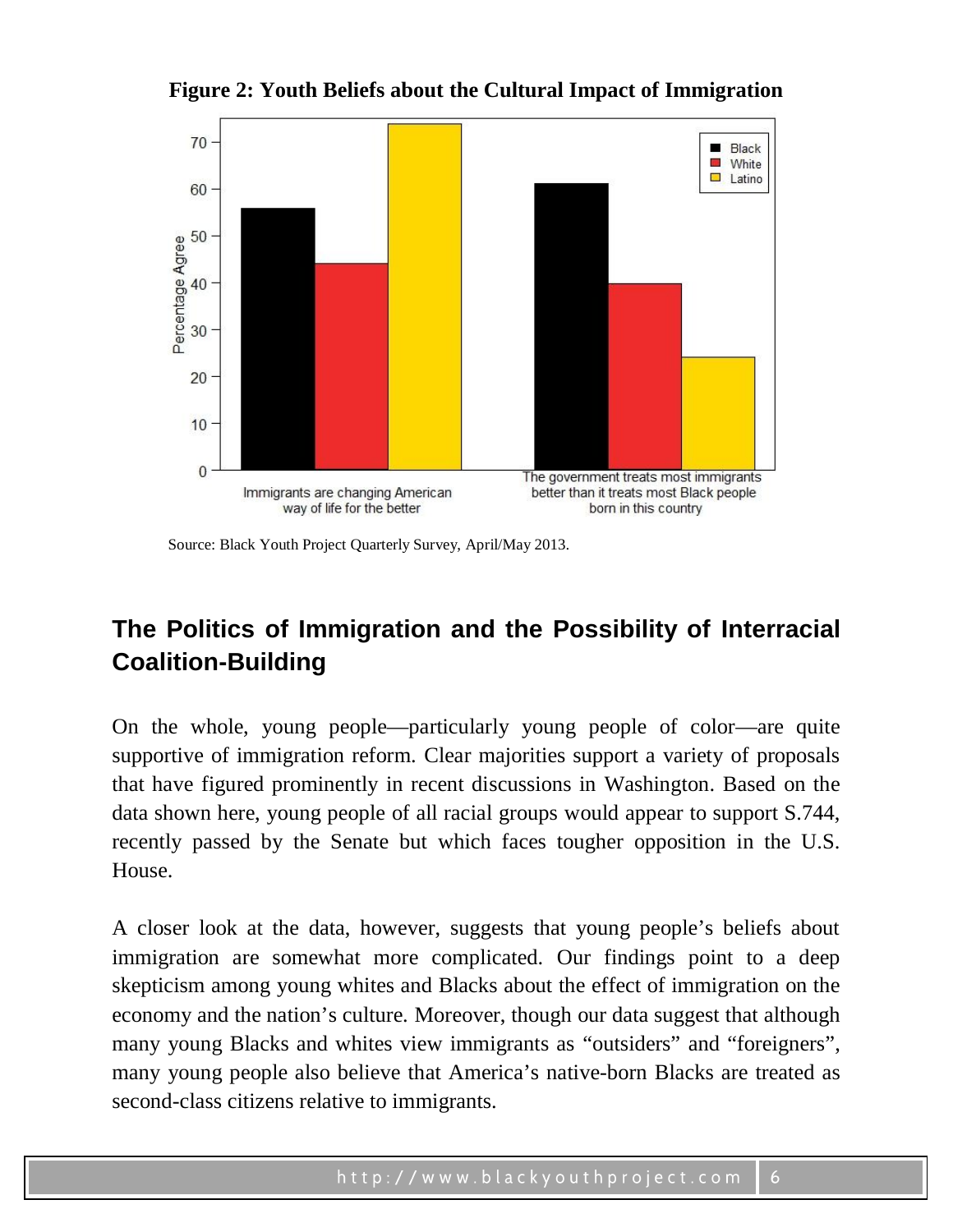These findings have substantial implications not only for politics of immigration reform, but also for the political cohesion of young Blacks and Latinos. Though many observers assume that young people of color have a common political perspective, our data indicate that this is not always the case—at least as far as immigration is concerned. The findings in this report suggest that there are a variety of attitudinal barriers to Black-Brown collaboration. In an era where young people are deeply worried about the availability of jobs and affordable health care, it is important to limit the ability of the media and our politicians to exploit these concerns and generate mistrust and anxiety among young people of color.